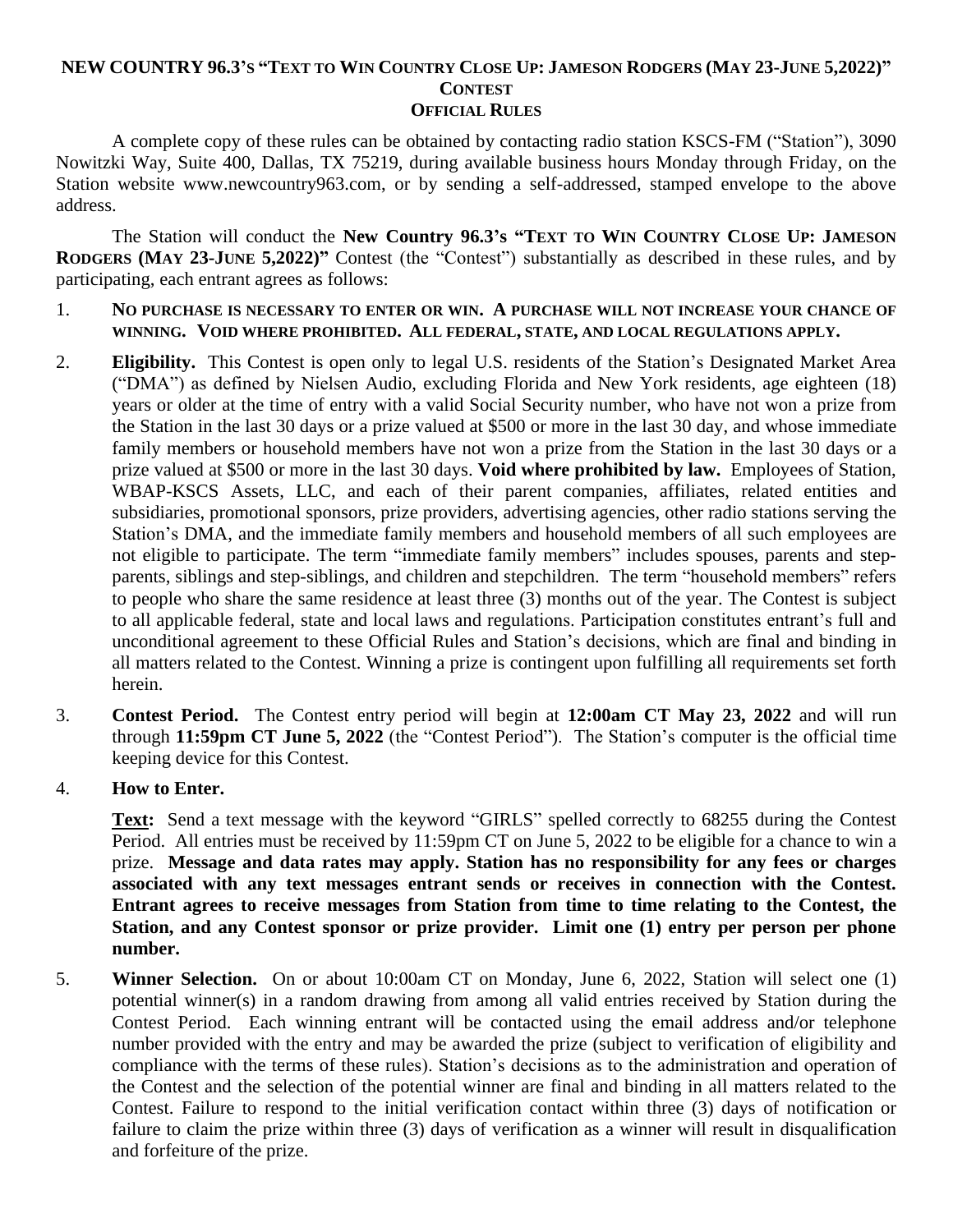- 6. **Verification of Potential Winner.** THE ELIGIBILITY OF ALL POTENTIAL CONTEST WINNERS IS SUBJECT TO VERIFICATION BY STATION WHOSE DECISIONS ARE FINAL AND BINDING IN ALL MATTERS RELATED TO THE CONTEST. The potential winner must continue to comply with all terms and conditions of these Official Rules, and winning is contingent upon fulfilling all requirements. The potential winner may be notified by email and/or telephone call after the date of random drawing and/or winner determination. The potential winner will be required to sign and return to Station, within three (3) days of the date notice is sent, an affidavit of eligibility and a liability/publicity release (except where prohibited) to claim the prize, if applicable. A winner who returns the affidavit of eligibility and liability/publicity release will be deemed to have accepted the contest prize and thereafter will not be permitted to rescind their acceptance of the prize and/or return the prize. If a potential winner cannot be contacted, fails to sign and return the affidavit of eligibility and/or the liability/publicity release within the required time period (if applicable), or if the prize or prize notification is returned as undeliverable, potential winner forfeits prize. In the event that the potential winner of a prize is disqualified for any reason, Station may award the applicable prize to an alternate winner by random drawing from among all remaining eligible entries. Unclaimed prizes may not be awarded.
- 7. **Prize.** One (1) Prize will be awarded in this Contest. Each winner will receive: two (2) VIP seats to New Country 96.3's Country Close Up with Jameson Rodgers at Grandscape in The Colony, TX on June 14, 2022.

# **TOTAL ARV OF ALL CONTEST PRIZES IS: ONE HUNDRED DOLLARS (\$100.00).**

**Grand Prize.** One (1) Prize will be awarded in this Contest. Each winner will receive: two (2) passes to meet Jameson Rodgers at an after party at The Puttery in The Colony, TX.

## **TOTAL ARV OF ALL CONTEST PRIZES IS: ONE HUNDRED DOLLARS (\$100.00).**

**For entry to the prize event(s), each event attendee may be required to show valid proof of vaccination against the COVID-19 virus and/or valid proof of a negative test for the COVID-19 virus within 72 hours (or such other time as the event organizers require) prior to the event(s). Event attendees are encouraged to check event organizer's website prior to attending for up-todate entry requirements.**

Winner is responsible for all taxes associated with prize receipt and/or use. Odds of winning a prize depend on a number of factors including the number of eligible entries received during the Contest Period and listeners participating at any given time.

There is no substitution, transfer, or cash equivalent for prizes, except that the Station may, in its sole discretion and to the extent permitted by law, substitute prizes of comparable value or cash. The prizes are expressly limited to the item(s) listed above and do not include taxes, gratuities or any other expenses. Any tickets and/or gift certificates/cards awarded as part of a prize will be subject to the terms and conditions set forth by the issuer and are valid only on the date(s) printed on the tickets or gift certificates/cards. Other restrictions may apply.

If any prize or a portion of any prize is postponed, cancelled, or otherwise unavailable due to disease, epidemic, pandemic, quarantine, any acts of government and/or any reason that is beyond the control of Station or any Sponsor, then no substitution shall be provided. Station and any Sponsors make no representation or warranty about the safety of any prize. By accepting and using a prize, each winner acknowledges and assumes all risks of accepting and using the prize, and any other risks associated with the prize.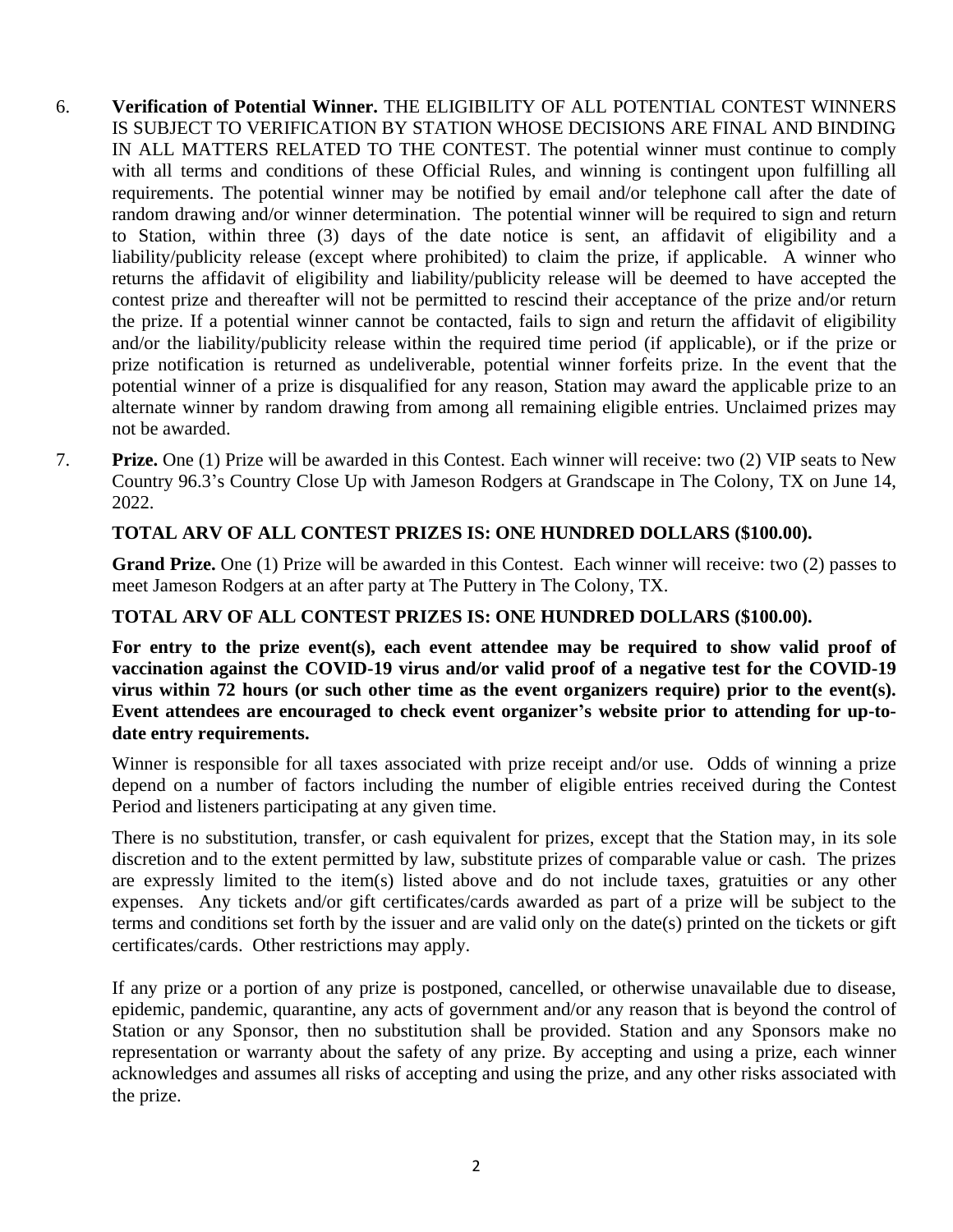- 8. **Entry Conditions and Release.** By entering, each entrant agrees to: (a) comply with and be bound by these Official Rules and the decisions of the Station, which are binding and final in all matters relating to this Contest; (b) release and hold harmless Station, Cumulus Media New Holdings Inc., and each of their affiliated companies, participating sponsors, the prize suppliers and any other organizations responsible for sponsoring, fulfilling, administering, advertising or promoting the Contest, and each of their respective past and present officers, directors, employees, agents and representatives (collectively, the "Released Parties") from and against any and all claims, expenses, and liability, including but not limited to negligence and damages of any kind to persons and property, including but not limited to invasion of privacy (under appropriation, intrusion, public disclosure of private facts, false light in the public eye or other legal theory), defamation, slander, libel, violation of right of publicity, infringement of trademark, copyright or other intellectual property rights, property damage, or death or personal injury arising out of or relating to a entrant's entry, creation of an entry or submission of an entry, participation in the Contest, acceptance or use or misuse of prize (including any travel or activity related thereto) and/or the broadcast, exploitation or use of entry; and (c) indemnify, defend and hold harmless the Released Parties from and against any and all claims, expenses, and liabilities (including reasonable attorneys' fees) arising out of or relating to an entrant's participation in the Contest and/or entrant's acceptance, use, non-use or misuse of the prize.
- 9. **Publicity.** Participation in the Contest constitutes entrant's consent to use by the Station and its agent of entrant's name, likeness, photograph, voice, opinions, entry, and/or biographical information (including hometown and state) for promotional purposes in any media, worldwide, without further payment or consideration, unless otherwise prohibited by law.
- 10. **Taxes.** All State, Local, Federal and/or other taxes, duties, tariffs, title fees, licensing fees, or other fees for prizes awarded become the sole responsibility of the winner. All those who win a prize or prizes valued \$600 or more in any given year will be issued an IRS Form 1099 to report their winnings.
- 11. **General Conditions.** Station reserves the right to cancel, suspend and/or modify the Contest, or any part of it, if any fraud, technical failures or any other factor beyond Station's reasonable control impairs the integrity or proper functioning of the Contest, as determined by Station in its sole discretion. Station reserves the right in its sole discretion to disqualify any individual it finds to be tampering with the entry process or the operation of the Contest or to be acting in violation of these Official Rules or acting in an unsportsmanlike or disruptive manner. Any attempt by any person to deliberately undermine the legitimate operation of the Contest may be a violation of criminal and civil law, and, should such an attempt be made, Station reserves the right to seek damages from any such person to the fullest extent permitted by law. Station's failure to enforce any term of these Official Rules shall not constitute a waiver of that provision.
- 12. **Limitations of Liability.** The Released Parties are not responsible for: (a) any incorrect or inaccurate information, whether caused by Station, entrants, printing errors or by any of the equipment or programming associated with or utilized in the Contest; (b) technical failures of any kind, including but not limited to malfunctions, interruptions, or disconnections in phone lines or network hardware or software; (c) unauthorized human intervention in any part of the entry process or the Contest; (d) technical or human error that may occur in the administration of the Contest or the processing of entries; or (e) any injury or damage to persons or property that may be caused, directly or indirectly, in whole or in part, from entrant's participation in the Contest or receipt or use, non-use or misuse of any prize. No more than the stated number of prizes will be awarded. In event that a production, technical, programming or other error causes more than stated number of prizes as set forth in these Official Rules to be claimed, Station reserves the right to award only the stated number of prizes by a random drawing among all legitimate, unawarded, eligible prize claims.